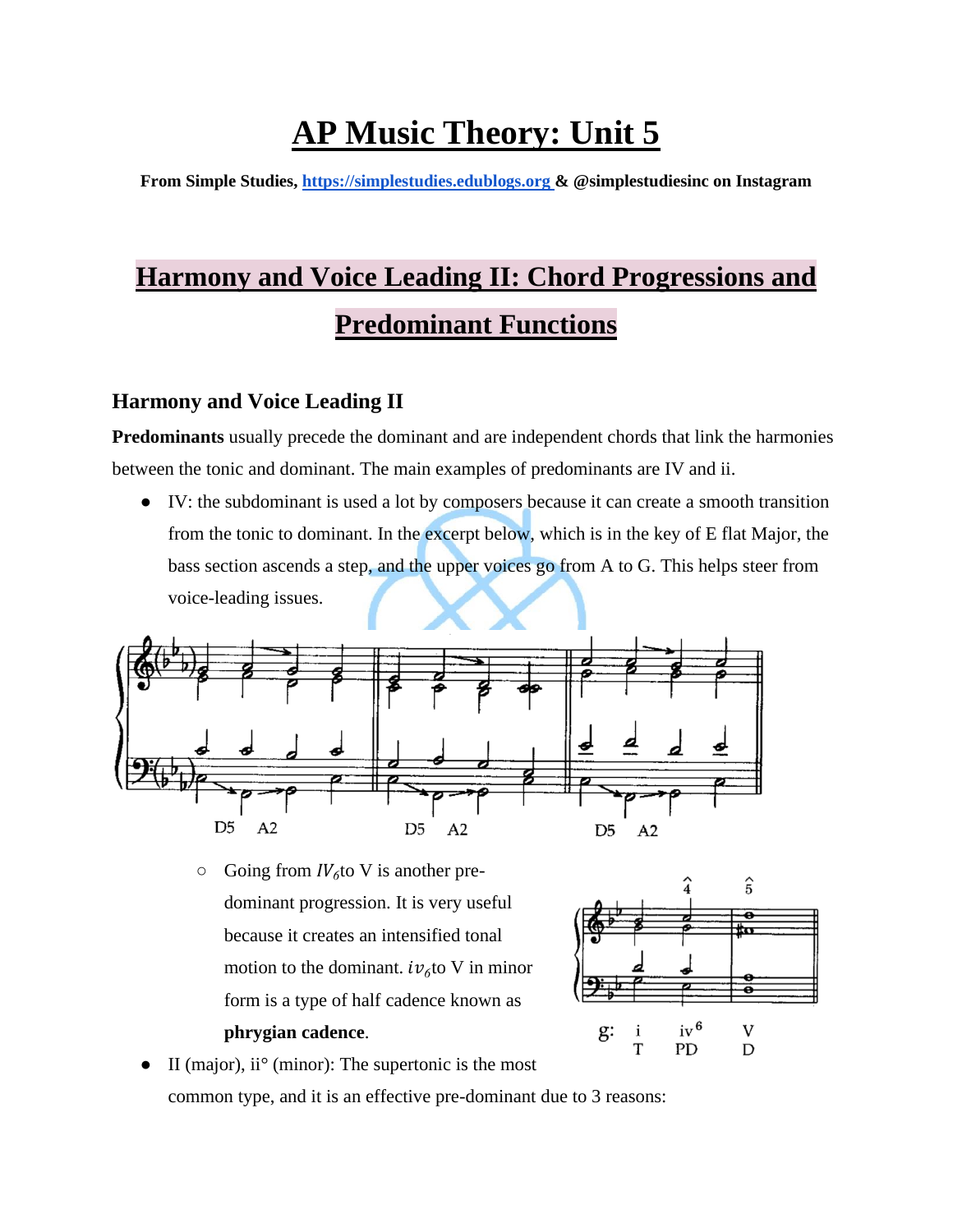- When the progression ii-V continues by a descending fifth (or ascending fourth) format, it is the strongest tonal root motion.
- It introduces strong timbre and modal contrast during progressions.



Keep in mind..

- $\bullet$  The predominant model is tonic $\rightarrow$  predominant $\rightarrow$  dominant
- When the bass of a predominant transitions to the dominant by  $(4 \text{ to } 5)$  or  $(6 \text{ to } 5)$ , the soprano moves in the opposite motion of the bass.

#### **The vi (VI) chord**

In a major key, the submediant is a minor triad (vi) because IV, V, and I are major triads. In a minor key, it is the opposite.

- The vi (VI) chord is a weaker predominant chord/tonic substitute. It can function as a tonic substitute and as a weaker pre-dominant.
	- Tonic substitute example: In Haydn's String Quartet in D minor, the cadential progression V-I results in an ascending second (V-vi), while the bass moves from 5 to 6. This progression creates a **deceptive motion** because the expected outcome was V-I instead of V-vi.



#### **Predominant**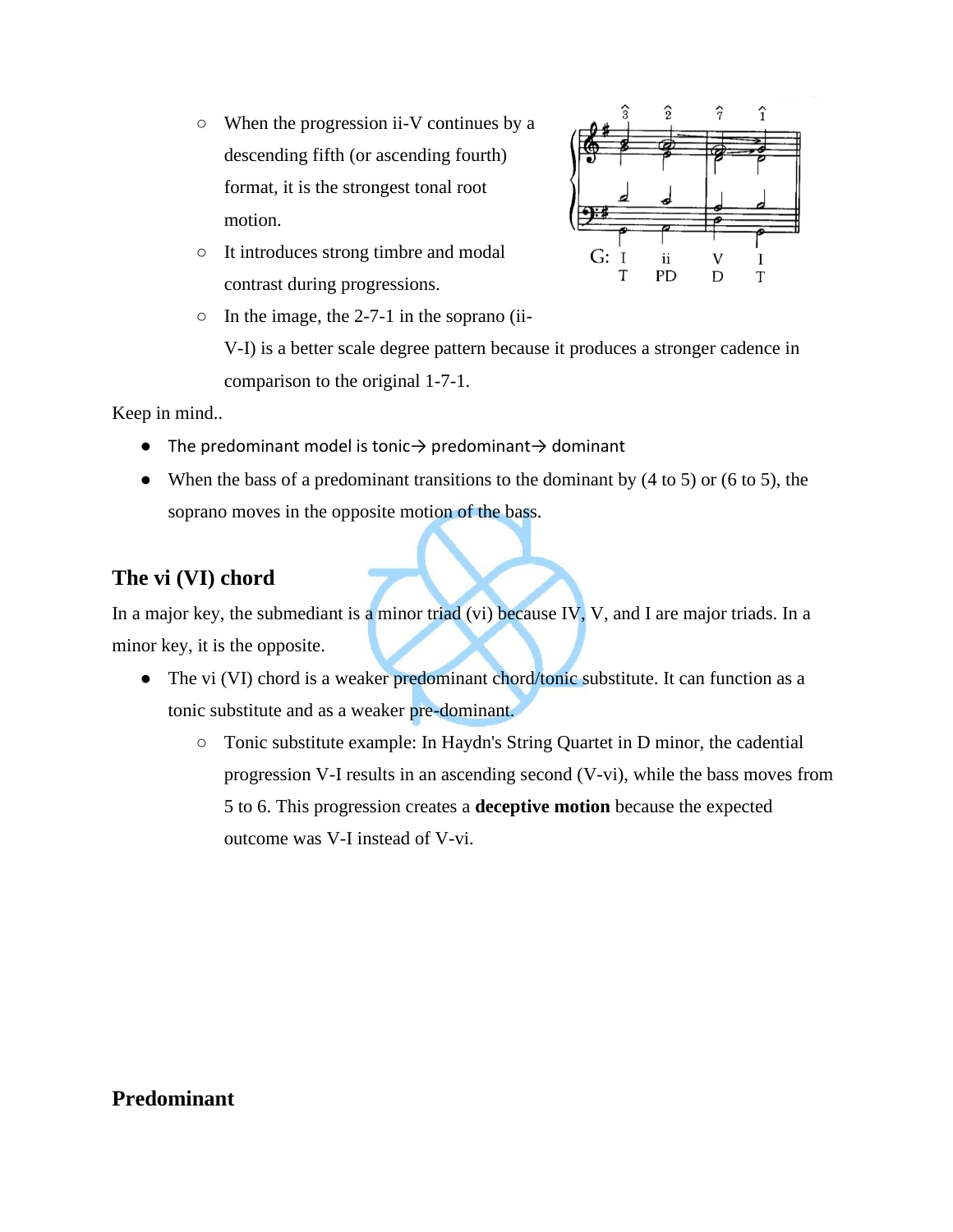

### **Seventh Chords**

● Just like how V7 is created by adding a diatonic seventh to the V triad, the same can be applied to predominant ii and IV triads.



• The predominant 7th chords are also categorized into nondominant 7th chords, meaning they don't have a dominant (major-minor) nor a leading-tone (diminished-diminished) seventh chord.

#### **iii (III) chord**

The mediant harmony is used less often, and its common role is a relative major key as a mediant triad. The mediant is often harmonized with I6 but can also be combined with a root-positioned mediant chord.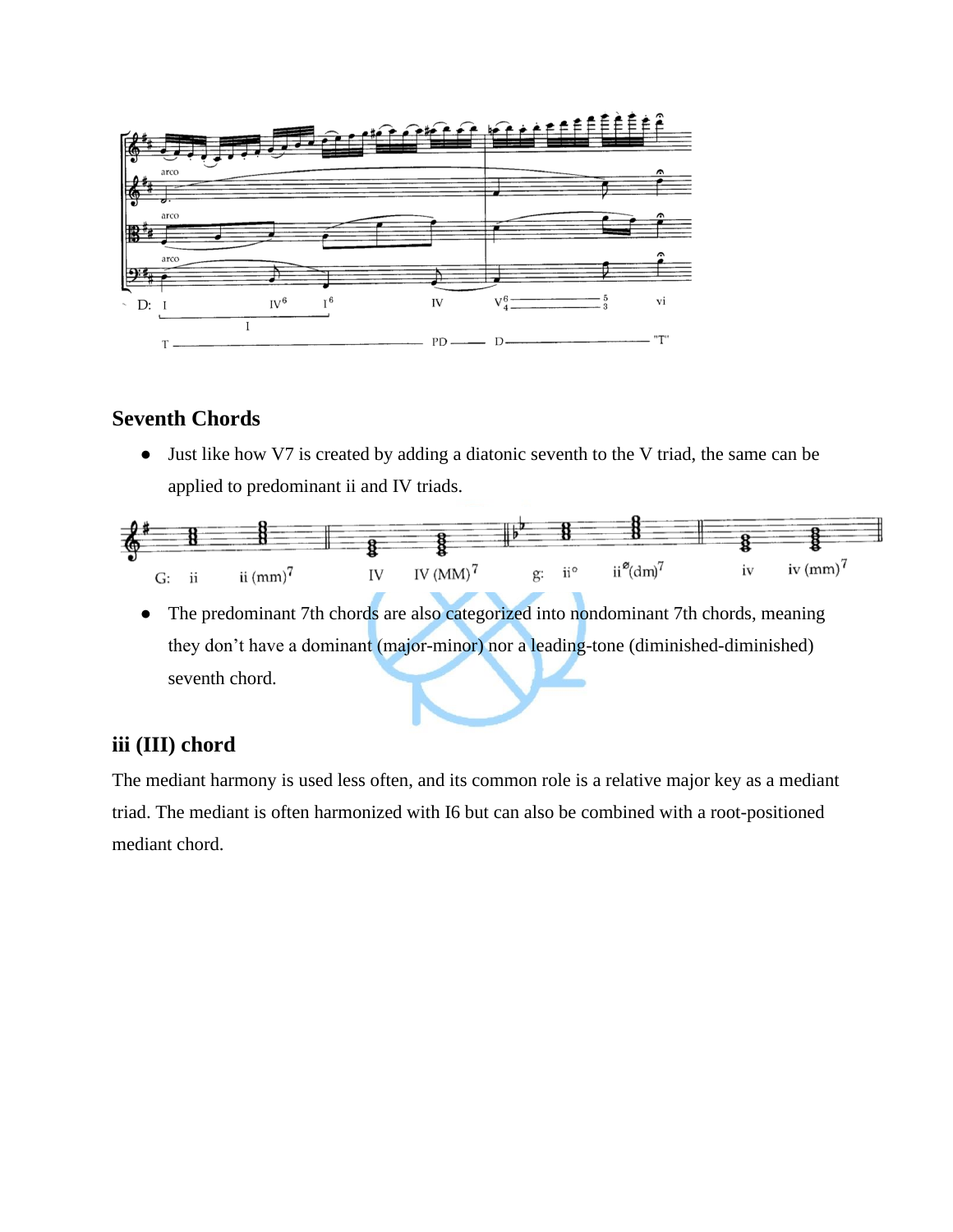• The iii chord is more commonly used than the III mode. Since iii is a perfect fifth above vi, the predicted progression usually descends back to a perfect fifth.

#### **Chords**

Types of  $\sqrt{27}$   $\sqrt{7}$   $\sqrt{7}$   $\sqrt{7}$   $\sqrt{7}$   $\sqrt{7}$   $\sqrt{7}$   $\sqrt{7}$   $\sqrt{7}$   $\sqrt{7}$   $\sqrt{7}$   $\sqrt{7}$   $\sqrt{7}$   $\sqrt{7}$   $\sqrt{7}$   $\sqrt{7}$   $\sqrt{7}$   $\sqrt{7}$   $\sqrt{7}$   $\sqrt{7}$   $\sqrt{7}$   $\sqrt{7}$   $\sqrt{7}$   $\sqrt{7}$   $\sqrt{7}$   $\sqrt{7}$   $\sqrt$ These  $\begin{array}{ccc} \uparrow & \uparrow & \uparrow & \downarrow & \uparrow & \uparrow & \downarrow \\ G: \quad I \quad \text{iii} \quad \text{vi} \quad \text{ii}^7 \quad \text{V}_4^6 \quad \frac{5}{3} \quad I \end{array}$  types of chords appear less  $G: I$  iii vi ii<sup>7</sup>  $V_4^6 : \frac{5}{3}$  I than root or first  $T \longrightarrow P D \longrightarrow D \longrightarrow T$ inversion chords, since they

6

have a fourth dissonant

interval above the bass. (Root and first inversion triads only have consonant intervals: octaves, thirds, fifths, and sixths). They occur in harmonies as neighboring tones in multiple voices and are either unaccented or accented.

- **Unaccented six-four chords: Neighboring or pedal**
	- Occur on weak beats and since the bass sustains over until the neighboring chord comes, pedal six-fours can appear in upper-voice neighboring motion. It can lengthen the tone of the tonic and also the dominant.
		- During passing motion, they can also arise while the top voices are ascending thirds, as seen in Mozart's Symphony in A major.

#### ● **Unaccented six-four chords: Passing**

- The name is derived from bass passing motion in third intervals. It also occurs on a weak beat.
- **Unaccented six-four chords: Arpeggiating**
	- Commonly used in marches and waltzes (aka waltz six-four chord). They are



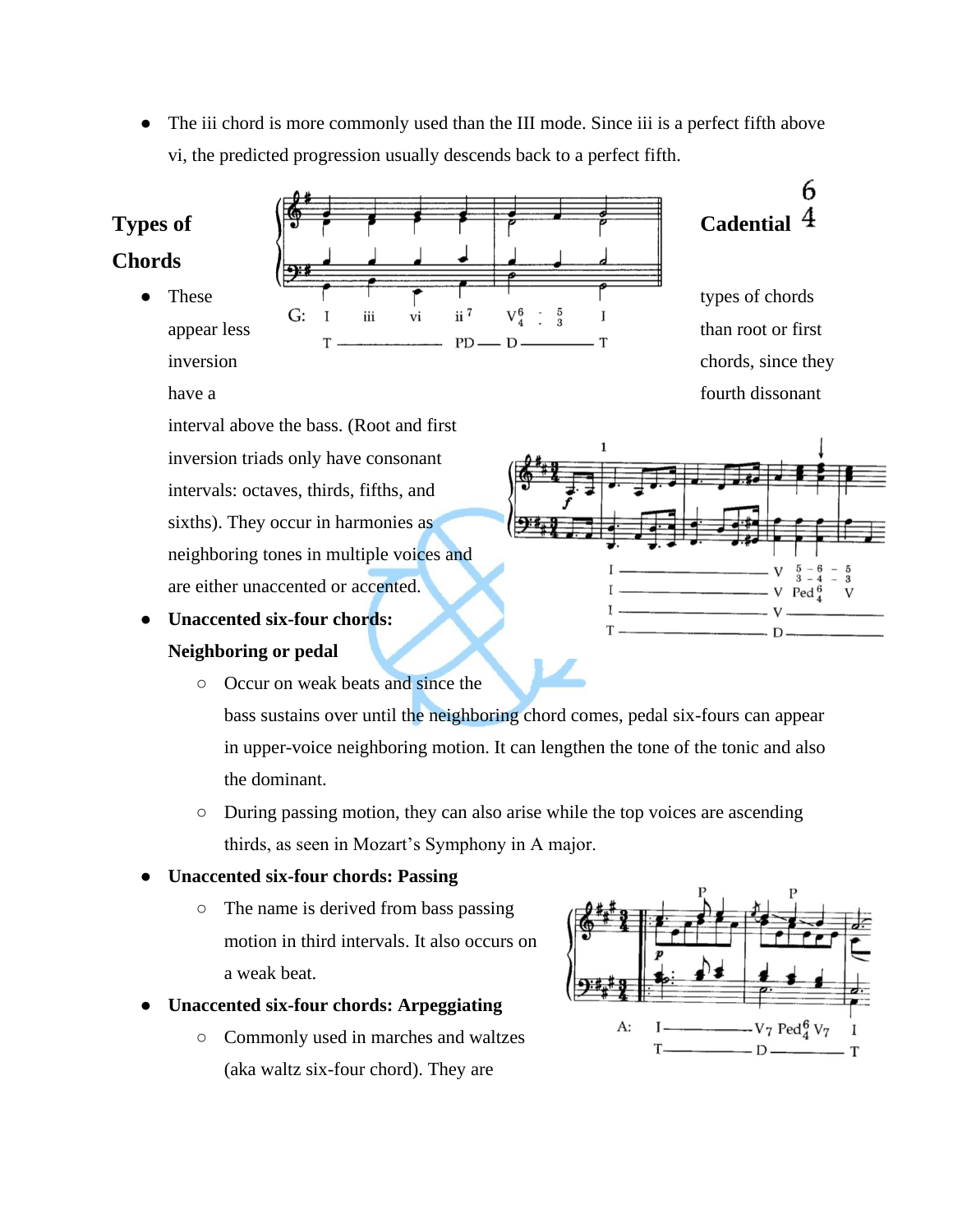usually in between chords in which their roots are located below the fifth position on the staff.



#### ● **Accented six-four chords: Cadential**

- Cadential six-four chord: regularly used throughout the Classical era. It is a rootposition dominant harmony.
- It is a chord used in the progression between the "suspension" and the accented passing tone.



Graphics are from *The Complete Musician*! We do not claim all of this as original work but most of it is.